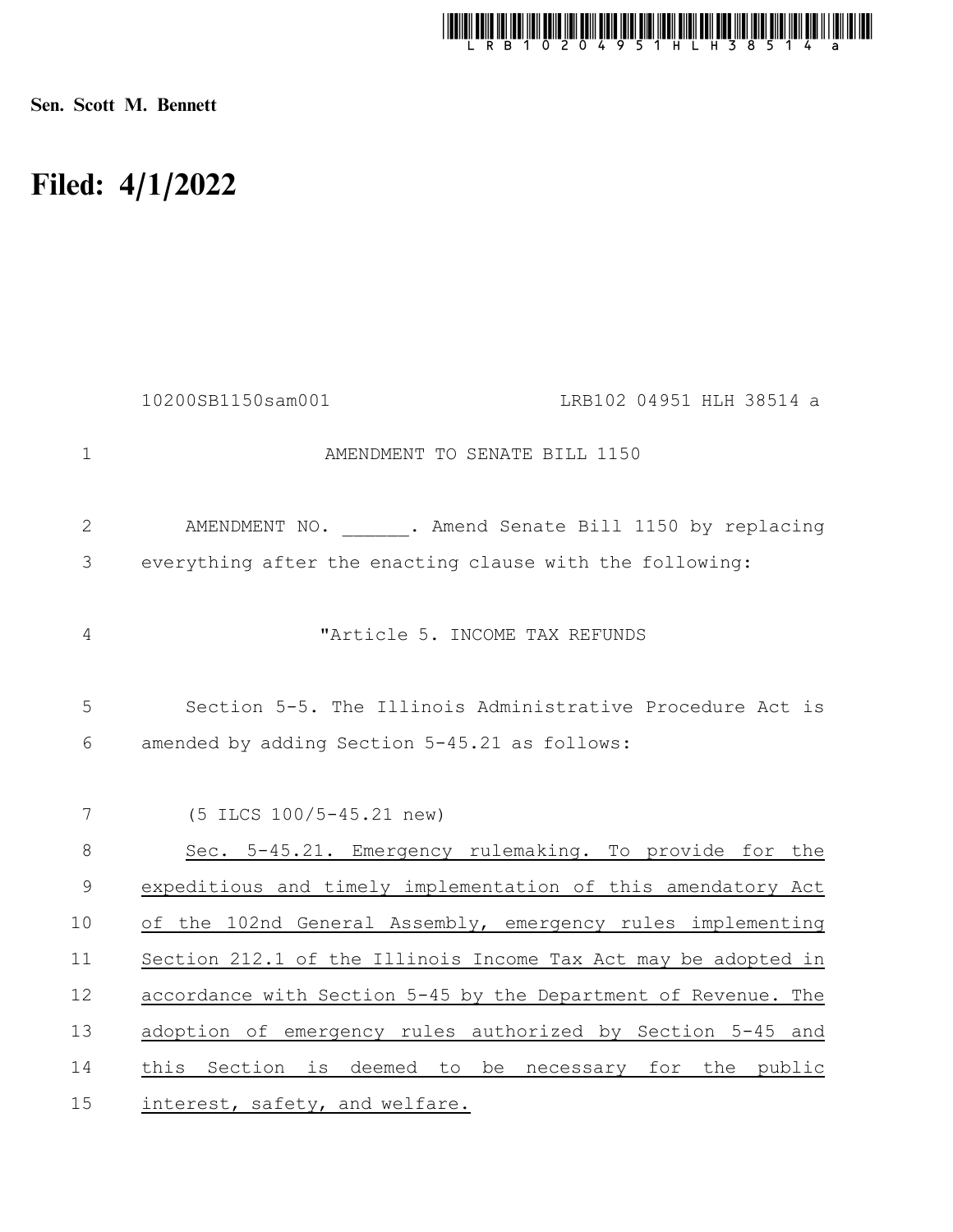10200SB1150sam001 -2- LRB102 04951 HLH 38514 a

| $\mathbf 1$  | This Section is repealed one year after the effective date       |
|--------------|------------------------------------------------------------------|
| $\mathbf{2}$ | of this amendatory Act of the 102nd General Assembly.            |
|              |                                                                  |
| 3            | Section 5-10. The Illinois Income Tax Act is amended by          |
| 4            | adding Section 212.1 as follows:                                 |
|              |                                                                  |
| 5            | (35 ILCS 5/212.1 new)                                            |
| 6            | Sec. 212.1. Fiscal Year 2023 individual income<br>tax            |
| 7            | refunds.                                                         |
| $8\,$        | Each taxpayer who files an individual income tax<br>(a)          |
| $\mathsf 9$  | return under this Act for the taxable year that began on         |
| 10           | January 1, 2021 and has a federal adjusted gross income for      |
| 11           | that taxable year that does not exceed \$250,000 for single      |
| 12           | filers or \$500,000 for spouses filing a joint<br>return, as     |
| 13           | represented on the taxpayer's individual income tax return       |
| 14           | under this Act, is entitled to a one-time refund under this      |
| 15           | Section. The amount of the refund shall be \$100 for single      |
| 16           | filers and \$200 for spouses filing a joint return, plus an      |
| 17           | additional \$50 for each person who is claimed as a dependent on |
| $18\,$       | the taxpayer's federal income tax return for the taxable year    |
| 19           | that began on January 1, 2021, not to exceed 3 dependents per    |
| 20           | refund. A taxpayer who files an individual income tax return     |
| 21           | under this Act for the taxable year that began on January 1,     |
| 22           | 2021, and who is claimed as a dependent on another               |
| 23           | individual's return for that year, is ineligible for the         |
| 24           | refund provided under this Section. Spouses who qualify for a    |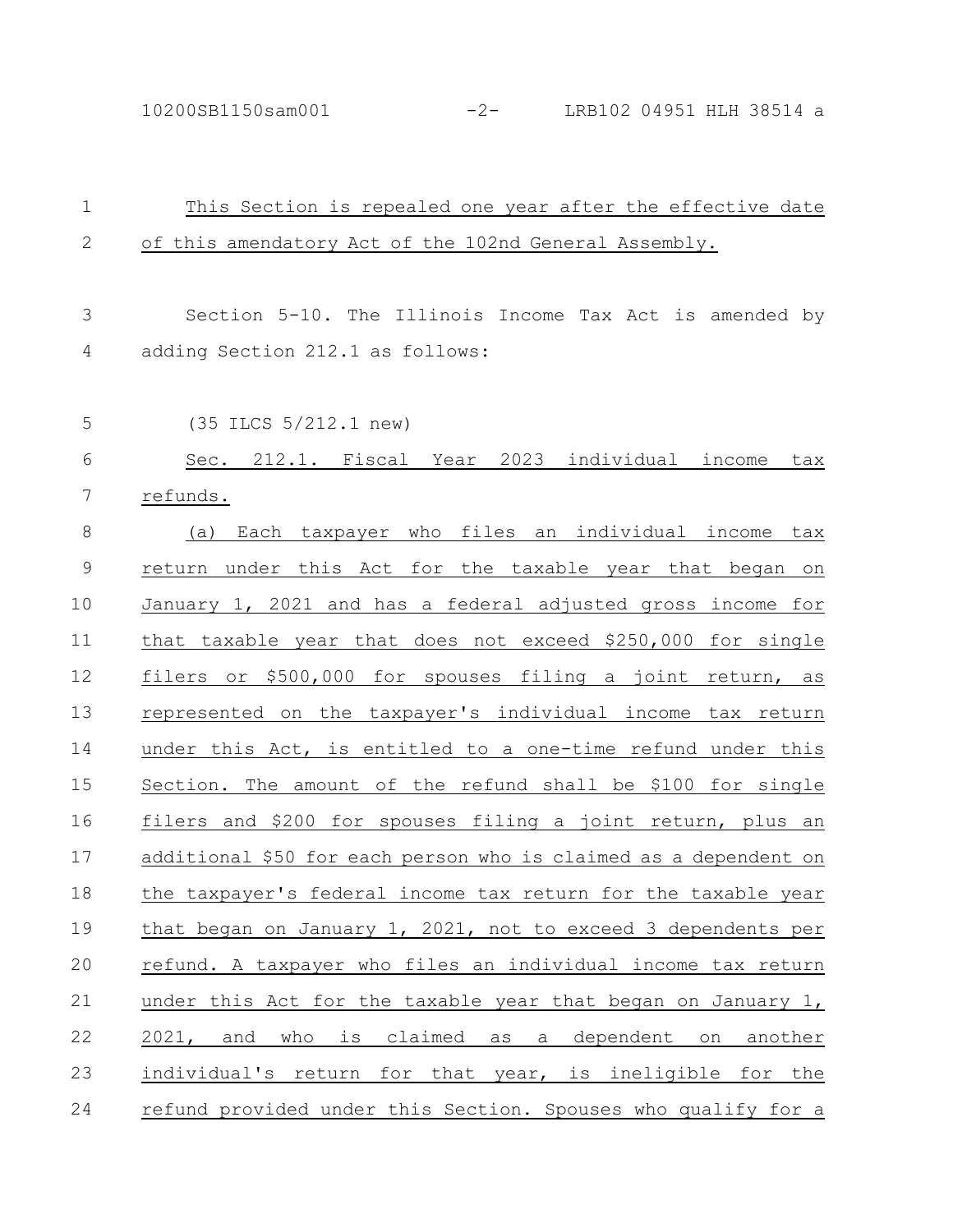10200SB1150sam001 -3- LRB102 04951 HLH 38514 a

| $\mathbf 1$     | refund under this Section and who file a joint return shall be  |
|-----------------|-----------------------------------------------------------------|
| $\mathbf{2}$    | treated as a single taxpayer for the purposes of the refund     |
| $\mathfrak{Z}$  | under this Section. For a part-year resident, the amount of     |
| $\overline{4}$  | the refund under this Section shall be in proportion to the     |
| $\overline{5}$  | amount of the taxpayer's income that is attributable to this    |
| $6\,$           | State for the taxable year that began on January 1, 2021.       |
| $7\phantom{.0}$ | Taxpayers who were non-residents for the taxable year that      |
| 8               | began on January 1, 2021 are not entitled to a refund under     |
| $\mathsf 9$     | this Section.                                                   |
| 10              | (b) As soon as possible after the effective date of this        |
| 11              | amendatory Act of the 102nd General Assembly, the Department    |
| 12              | shall examine each individual income tax return filed for the   |
| 13              | taxable year that began on January 1, 2021 for the purpose of   |
| 14              | granting refunds under this Section. Based on those             |
| 15              | examinations, the Department shall submit a voucher to the      |
| 16              | State Comptroller and the State Treasurer for the amount of     |
| 17              | each refund under this Section. Those vouchers shall be issued  |
| 18              | no later than August 1, 2022. Except as provided in subsection  |
| 19              | (c), payment shall be made to the taxpayer no later than        |
| 20              | October 1, 2022 by a warrant drawn on the State treasury by the |
| 21              | State Comptroller and countersigned by the State Treasurer.     |
| 22              | (c) Notwithstanding the provisions of subsection (b), if a      |
| 23              | qualified taxpayer has been granted an extension for<br>the     |
| 24              | filing of his or her Illinois income tax return for the taxable |
| 25              | year beginning on January 1, 2021, then the voucher for         |
|                 |                                                                 |

26 payment shall be issued no later than 60 days after the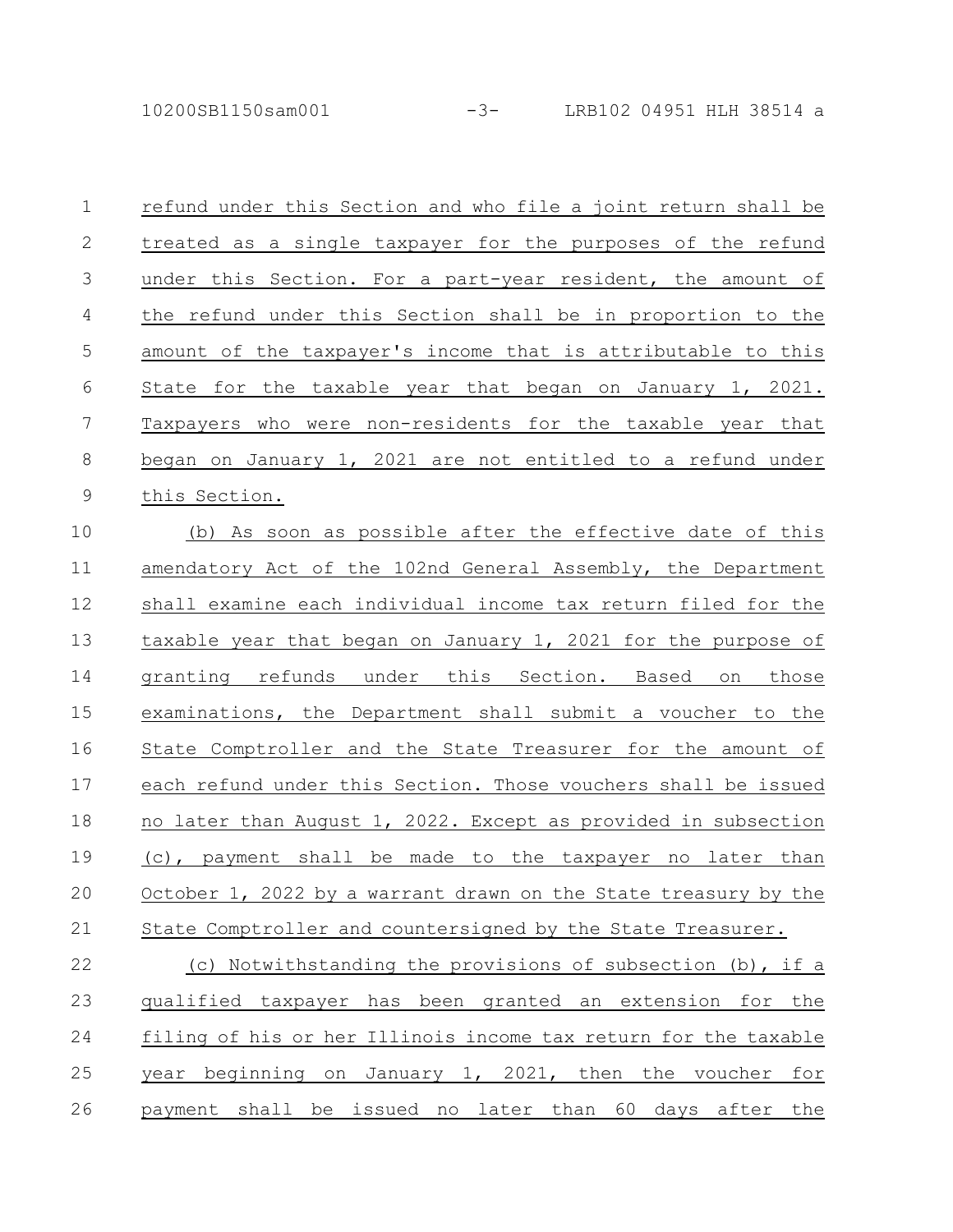10200SB1150sam001 -4- LRB102 04951 HLH 38514 a

extended return is accepted by the Department (but in no event earlier than August 1, 2022), and payment shall be made to the taxpayer within 30 days after the voucher is received by the State Comptroller (but in no event earlier than October 1, 2022). If the taxpayer files an amended return indicating that he or she is entitled to a refund under this Section that he or she did not receive, or indicating that he or she did not receive the full refund amount to which he or she is entitled, then the refund shall be processed in the same manner as a claim for refund under Article 9. If the taxpayer files an amended return indicating that he or she received a refund under this Section to which he or she is not entitled, then the Department shall issue a notice of deficiency as provided in Article 9. (d) The amount of a refund under this Section shall not be included in the taxpayer's income or resources for the purposes of determining eligibility or benefit level in any means-tested benefit program administered by a governmental entity unless required by federal law. (e) Nothing in this Section prevents a taxpayer from receiving the earned income tax credit and the refund under this Section for the same taxable year. (f) The Department shall adopt rules for the implementation of this Section, including emergency rules under Section 5-45.21 of the Illinois Administrative Procedure Act. 1 2 3 4 5 6 7 8 9 10 11 12 13 14 15 16 17 18 19 20 21 22 23 24 25 26